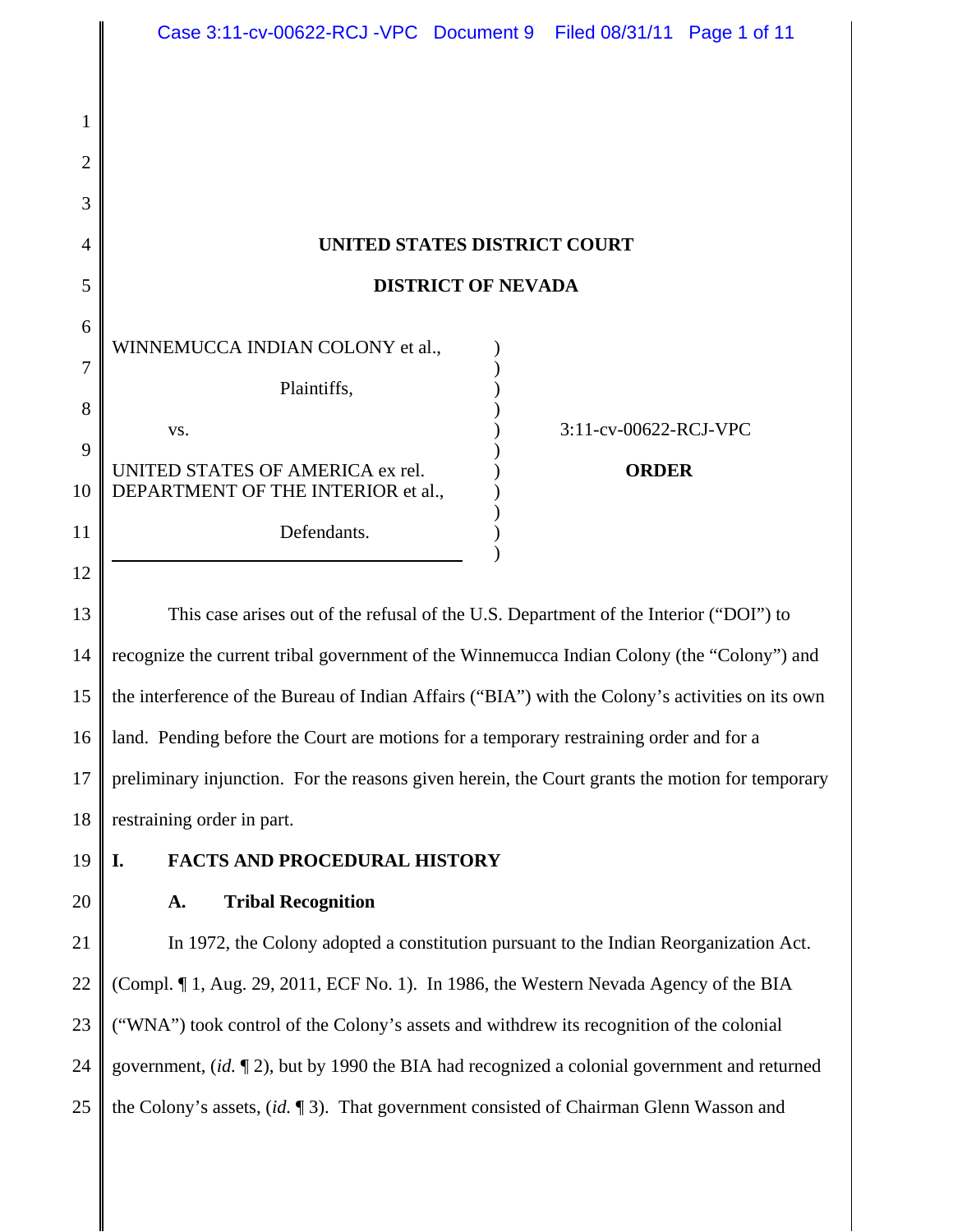1 2 3 Council Members Elverine Castro, Lucy Lowery, Thomas Wasson, and a fifth council member, whose position was held by four different persons between 1990 and 2000, including William Bills. (*See id.* ¶ 4).

4 5 6 7 8 9 10 11 12 13 14 At a February 2000 council meeting, Chairman Glenn Wasson reported to the Council that Vice Chairman and Council Member William Bills might not qualify as an Indian because of his adoption, and that he was interfering with colonial mail. (*See id.* ¶ 5). On February 22, 2000, Chairman Glenn Wasson was stabbed to death on the steps of the Colonial Administration Building, and the United States has not yet arrested anyone for the murder. (*Id.* ¶ 6). Thomas Wasson ("Wasson") and Bills both claimed the chairmanship: Bills because he was the Vice Chairman, and Wasson because he alleged (and reported to the WNA) that Bills was not an Indian under colonial rules. (*See id.* ¶ 7). The WNA declared the Colony to be dysfunctional and refused to recognize any colonial government in July 2000. (*Id.* ¶ 8). In December 2000, the Western Regional Office ("WRO")—which manages Nevada, Arizona, and Utah—overruled the WNA, but the BIA has still not recognized any colonial government. (*See id.*  $\P$ ] 9–10).

15 16 17 18 19 20 21 22 23 On August 16, 2002 a panel of judges convened and ruled that Wasson was the Chairman of the Colonial Council. (*Id.* ¶ 11). The Inter-Tribal Court of Appeals of Nevada dismissed all appeals on May 17, 2007. (*Id.* ¶ 12). In a federal interpleader action filed by Bank of America in this District to determine which faction (the Wasson faction or the Bills faction) had the right to use a colonial bank account, *see Bank of America v. Bills*, No. 3:00-cv-450, Judge Brian E. Sandoval ruled that the parties had exhausted their tribal remedies, that a federal court must enforce tribal court orders under ordinary principles of comity, and that the order of a special panel of tribal judges (the "Minnesota Panel") to which the parties had stipulated controlled. (*See* Sandoval Summ. J. Order 8–9, Mar. 6, 2008, ECF No.  $7-1$ ).<sup>1</sup> That case was reassigned to this

24

25

<sup>&</sup>lt;sup>1</sup>The procedural history is actually more complex than reported by Plaintiffs and is fully recounted in Judge Sandoval's order. (*See* Sandoval Summ. J. Order 2–3). Bills first filed for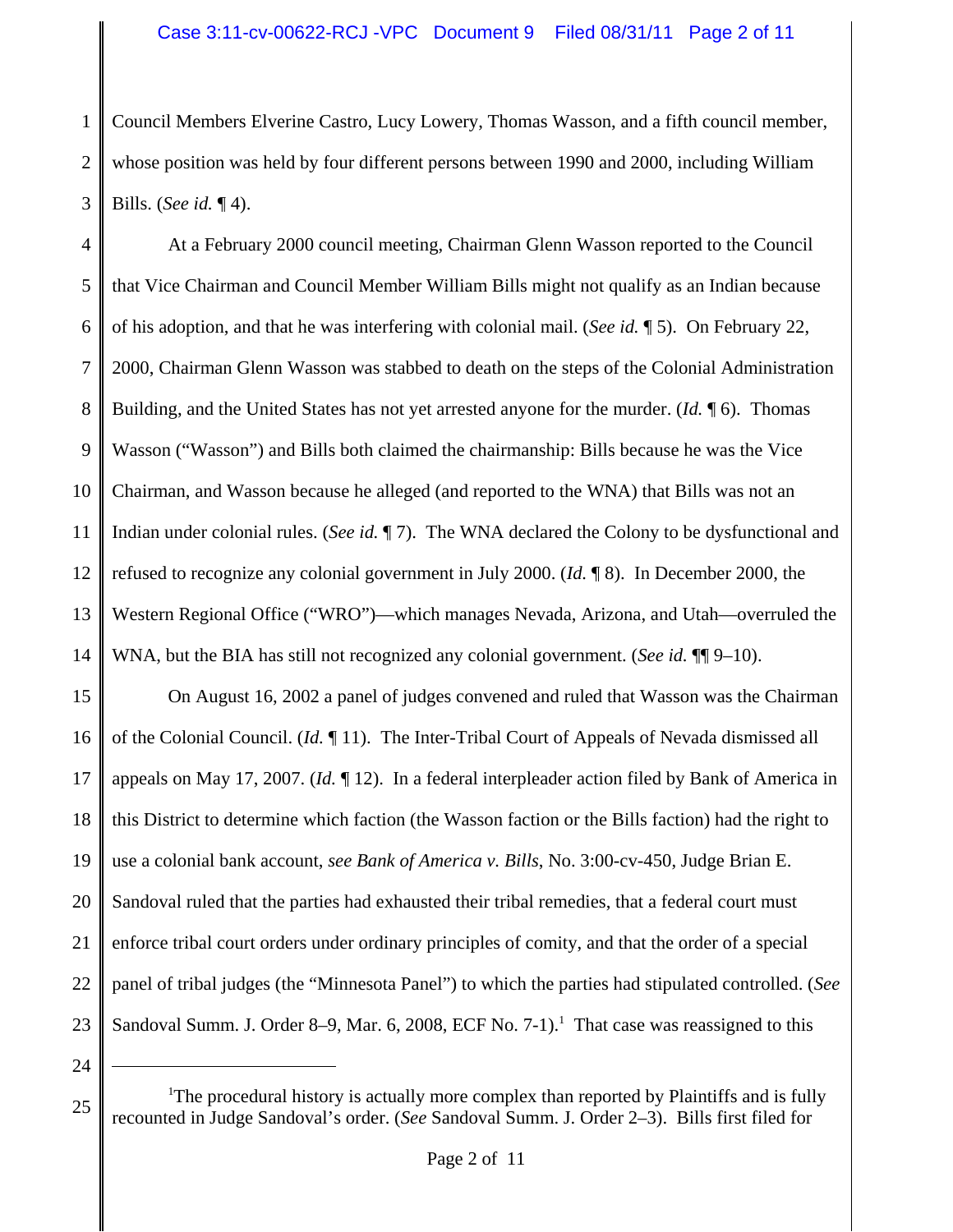1 2 3 Court, and the Ninth Circuit affirmed in an unpublished opinion captioned as *Bank of America v. Swanson*. (*See* Mem. Op., Oct. 14, 2010, ECF No. 7-3). The Supreme Court denied certiorari on April 18, 2011. (*See* Notice, Apr. 18, 2011, ECF No. 253 in Case No. 3:00-cv-450).

4

# **B. BIA Encroachment**

5 6 7 8 9 10 11 In May 2011, members of the Colony began rehabilitating a smoke shop within the Colony that was abandoned when Glenn Wasson was murdered. (Compl. ¶ 15). On July 31, 2011, BIA police officers told several contractors who had been hired by Wasson to help repair the smoke shop that they would have to leave the land by the next morning or face arrest. (*Id.* ¶¶ 16–17). The officers also failed to eject other persons from the Colony who did not have the right to be there. (*Id.* ¶ 18). The Superintendent of the WNA has not responded to Wasson's request to permit Colony members to return to Colony lands. (*Id.* ¶ 20).

12

# **C. The Present Lawsuit**

13 14 15 16 17 18 19 The Colony and Wasson sued the United States of America *ex rel.* DOI, BIA, and the unnamed Superintendent of the WNA in this Court on two causes of action: (1) injunctive relief preventing the BIA from interfering with contractors Wasson has directed to perform work within the Colony; and (2) declaratory relief as to the identity of legitimate colonial officials. The claim for declaratory relief, however, asks the Court not only to declare a fact but to issue a command. (*See* Compl. ¶ 44) ("Plaintiffs request that this Court declare that the United States *must recognize* the government of the Winnemucca Indian Colony as Thomas Wasson,

<sup>20</sup>

<sup>21</sup> 22 23 24 25 emergency injunctive relief in the Winnemucca Tribal Court, and that court granted him relief, declaring him to be the Acting Chairman. The Inter-Tribal Court of Appeals of Nevada ordered a trial on the matter, and the pro tem judge appointed to try the case ruled that there was no legitimately formed colonial government and that an election must be held. The parties agreed instead to submit their cross-appeals to a special panel of judges from the Sioux Nation (the Minnesota Panel) for a binding, non-appealable decision. The Minnesota Panel ruled in favor of Wasson, and this appears to be the August 16, 2002 decision to which Plaintiffs refer. The May 17, 2007 decision by the Inter-Tribal Court of Appeals of Nevada represents that court's ruling that it had no jurisdiction to consider any appeal from the Minnesota Panel's ruling.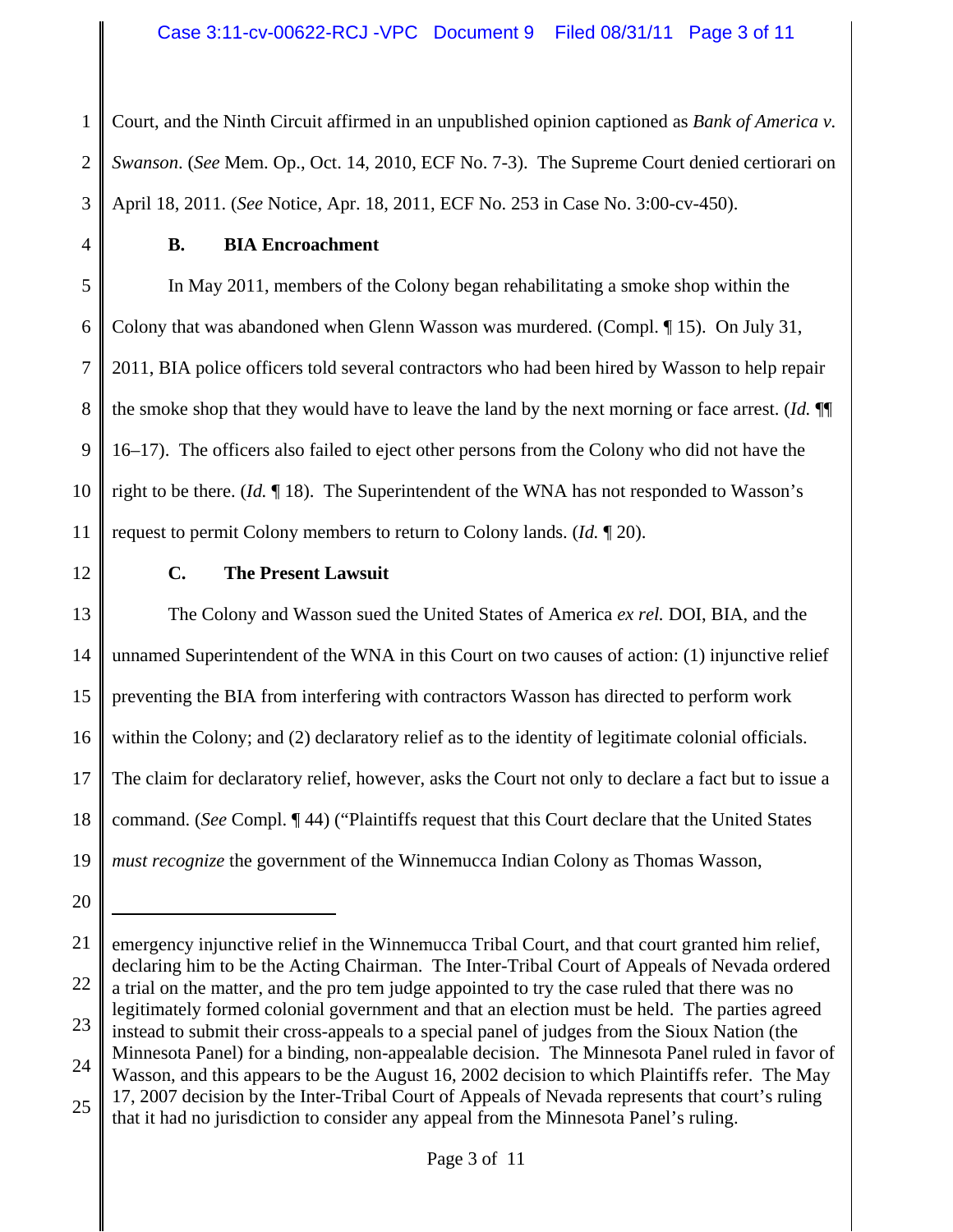1 2 3 4 Chairman, Judy Rojo, Katehrine Halsbruck, Misty Morning Dawn Rojo and Eric Magiera as the official and serving Council of the Winnemucca Indian Colony . . . ." (emphasis added)). Plaintiffs have moved for a temporary restraining order and preliminary injunction granting interim relief as to the first cause of action.

5

## **II. LEGAL STANDARDS**

6 7 8 9 10 11 12 13 14 15 16 Under Fed. R. Civ. P. 65(b), a plaintiff must make a showing that immediate and irreparable injury, loss, or damage will result to plaintiff without a temporary restraining order. Temporary restraining orders are governed by the same standard applicable to preliminary injunctions. *See Cal. Indep. Sys. Operator Corp. v. Reliant Energy Servs., Inc.*, 181 F. Supp. 2d 1111, 1126 (E.D. Cal. 2001) ("The standard for issuing a preliminary injunction is the same as the standard for issuing a temporary restraining order."). The standard for obtaining *ex parte* relief under Rule 65 is very stringent. *Reno Air Racing Ass'n v. McCord*, 452 F.3d 1126, 1130 (9th Cir. 2006). The temporary restraining order "should be restricted to serving [its] underlying purpose of preserving the status quo and preventing irreparable harm just so long as is necessary to hold a hearing, and no longer." *Granny Goose Foods, Inc. v. Bhd. of Teamsters & Auto Truck Drivers Local No. 70*, 415 U.S. 423, 439 (1974).

- 17 The Ninth Circuit in the past set forth two separate sets of criteria for determining
- 18 whether to grant preliminary injunctive relief:
- 19 20 21 22 Under the traditional test, a plaintiff must show: (1) a strong likelihood of success on the merits, (2) the possibility of irreparable injury to plaintiff if preliminary relief is not granted, (3) a balance of hardships favoring the plaintiff, and (4) advancement of the public interest (in certain cases). The alternative test requires that a plaintiff demonstrate either a combination of probable success on the merits and the possibility of irreparable injury or that serious questions are raised and the balance of hardships tips sharply in his favor.

23 *Taylor v. Westly*, 488 F.3d 1197, 1200 (9th Cir. 2007). "These two formulations represent two

- 24 points on a sliding scale in which the required degree of irreparable harm increases as the
- 25 probability of success decreases." *Id.*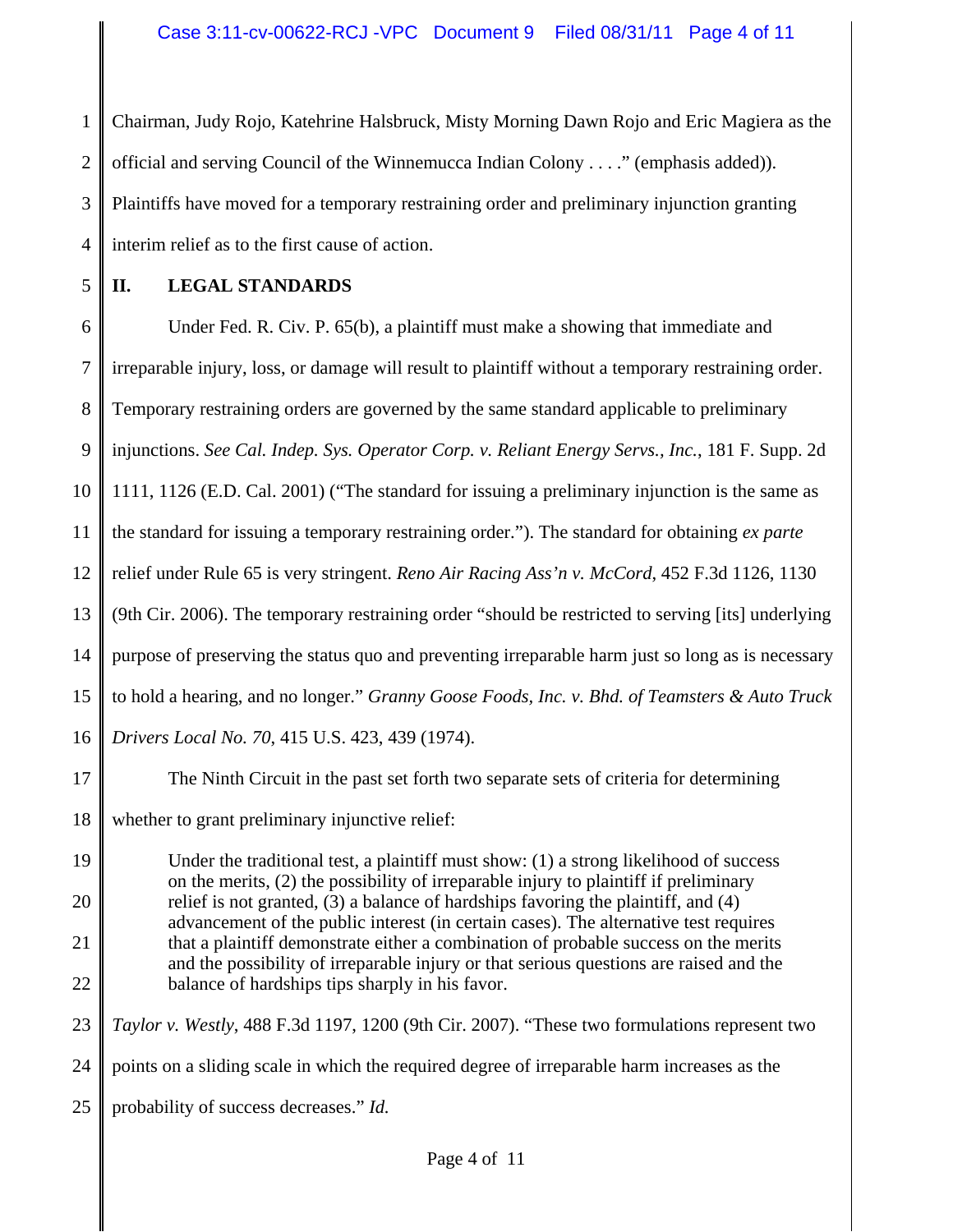1 2 3 4 5 6 7 8 9 10 The Supreme Court recently reiterated, however, that a plaintiff seeking an injunction must demonstrate that irreparable harm is "likely," not just possible. *Winter v. NRDC*, 129 S. Ct. 365, 374–76 (2008) (rejecting the Ninth Circuit's alternative "sliding scale" test). The Ninth Circuit has explicitly recognized that its "possibility" test was "definitively refuted" in *Winter*, and that "[t]he proper legal standard for preliminary injunctive relief requires a party to demonstrate 'that he is likely to succeed on the merits, that he is likely to suffer irreparable harm in the absence of preliminary relief, that the balance of equities tips in his favor, and that an injunction is in the public interest.'" *Stormans, Inc. v. Selecky*, 586 F.3d 1109, 1127 (9th Cir. 2009) (quoting *Winter*, 129 S. Ct. at 374) (reversing a district court's use of the Ninth Circuit's pre-Winter, "sliding-scale" standard and remanding for application of the proper standard).

11 12 13 14 15 16 17 18 19 20 21 22 23 24 25 A recent Ninth Circuit ruling relying largely on the dissenting opinion in *Winter* parsed the language of *Winter* and subsequent Ninth Circuit rulings and determined that the sliding scale test remains viable when there is a lesser showing of likelihood of success on the merits amounting to "serious questions," but not when there is a lesser showing of likelihood of irreparable harm. *See Alliance for the Wild Rockies v. Cottrell*, 632 F.3d 1127, 1134 (9th Cir. 2011). This case presents some difficulty in light of *Winter* and prior Ninth Circuit cases. To the extent *Cottrell*'s interpretation of *Winter* is inconsistent with *Selecky*, *Selecky* controls. *Miller v. Gammie*, 335 F.3d 889, 899 (9th Cir. 2003) (en banc) (holding that, in the absence of an intervening Supreme Court decision, only the en banc court may overrule a decision by a three-judge panel). In any case, the Supreme Court stated in *Winter* that "[a] plaintiff seeking a preliminary injunction must establish that he is *likely* to succeed on the merits, that he is *likely* to suffer irreparable harm in the absence of preliminary relief, that the balance of equities tips in his favor, *and* that an injunction is in the public interest." *Winter*, 129 S. Ct. at 374 (citing *Munaf v. Geren*, 128 S. Ct. 2207, 2218–19 (2008); *Amoco Prod. Co. v. Gambell*, 480 U.S. 531, 542 (1987); *Weinberger v. Romero-Barcelo*, 456 U.S. 305, 311–12 (1982)) (emphases added). The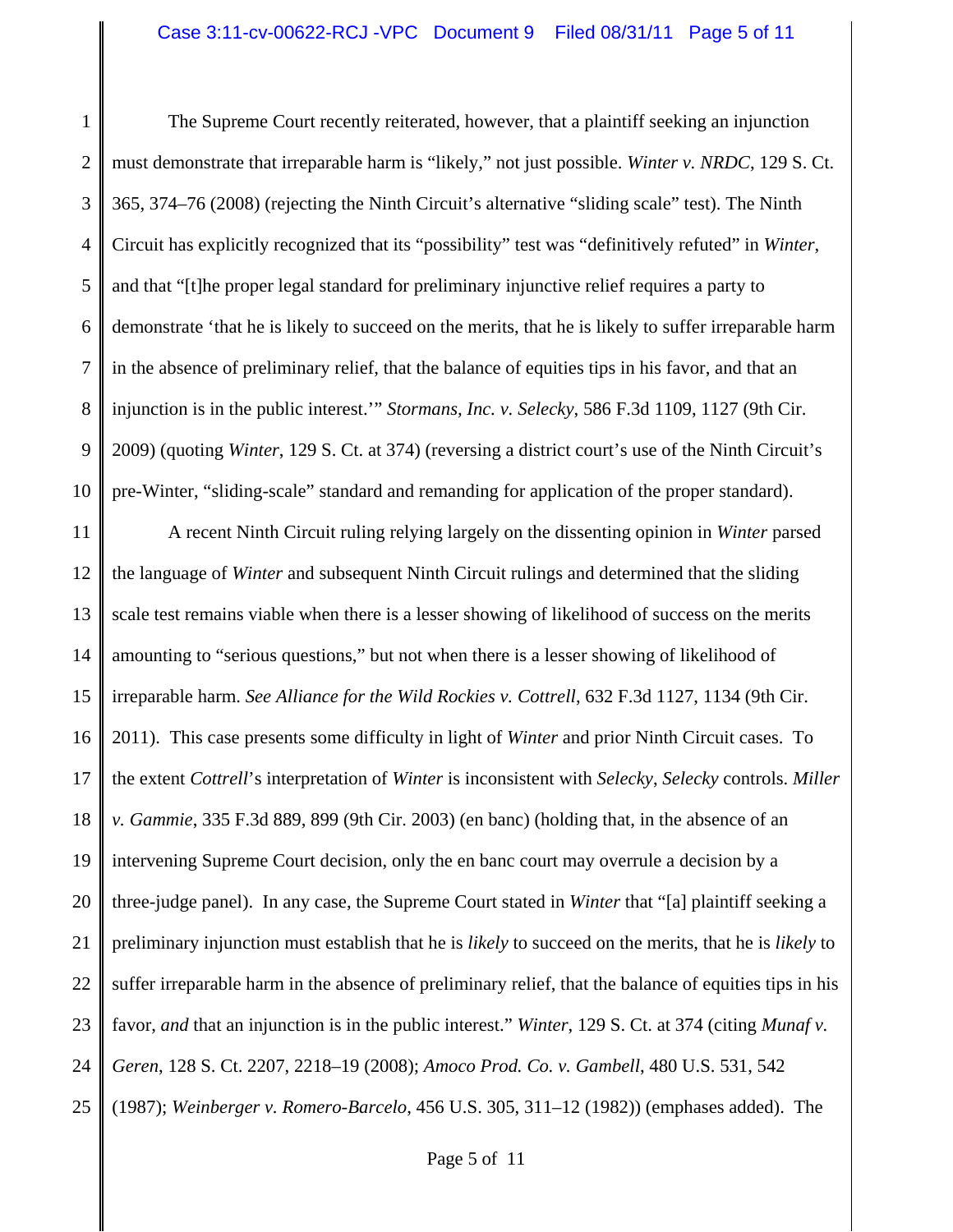### Case 3:11-cv-00622-RCJ -VPC Document 9 Filed 08/31/11 Page 6 of 11

1 2 3 4 5 6 7 8 9 10 11 12 test is presented as a four-part conjunctive test, not as a four-factor balancing test, and the word "likely" modifies the success-on-the-merits prong in exactly the same way it separately modifies the irreparable-harm prong. In rejecting the sliding-scale test, the *Winter* Court specifically emphasized the fact that the word "likely" modifies the irreparable-injury prong, *see id.* at 375, and the word modifies the success-on-the-merits prong the same way, *id.* at 374. In dissent, Justice Ginsburg opined that she did not believe the Court was abandoning the rule that it was permissible to "award[ preliminary injunctive] relief based on a lower likelihood of harm when the likelihood of success is very high." *Id.* at 392 (Ginsburg, J., dissenting). But Justice Ginsburg, like the majority, did not address whether she believed relief could be granted when the chance of success was *less than* likely. A "lower likelihood" is still *some* likelihood. We are left with the language of the test, which requires the chance of success on the merits to be at least "likely."

13 14 In summary, to satisfy *Winter*, a movant must show that he is "likely" to succeed on the merits. "Likely" means "having a high probability of occurring or being true."

15 16 17 18 19 20 21 22 23 Merriam–Webster Dictionary, http://www.merriam-webster.com/dictionary/likely. Black's defines the "likelihood-of-success-on-the-merits test" more leniently as "[t]he rule that a litigant who seeks [preliminary relief] must show a reasonable probability of success . . . ." *Black's Law Dictionary* 1012 (9th ed. 2009). The Court must reconcile the cases by interpreting the *Cottrell* "serious questions" requirement to be in harmony with the *Winter*/*Selecky* "likelihood" standard, not as being in competition with it. "Serious questions going to the merits" must mean that there is at least a reasonable probability of success on the merits. "Reasonable probability" appears to be the most lenient position on the sliding scale that can satisfy the requirement that success be "likely."

#### 24 **III. ANALYSIS**

25

Congress has plenary power over the Indian tribes, *see, e.g.*, *Lone Wolf v. Hitchcock*, 187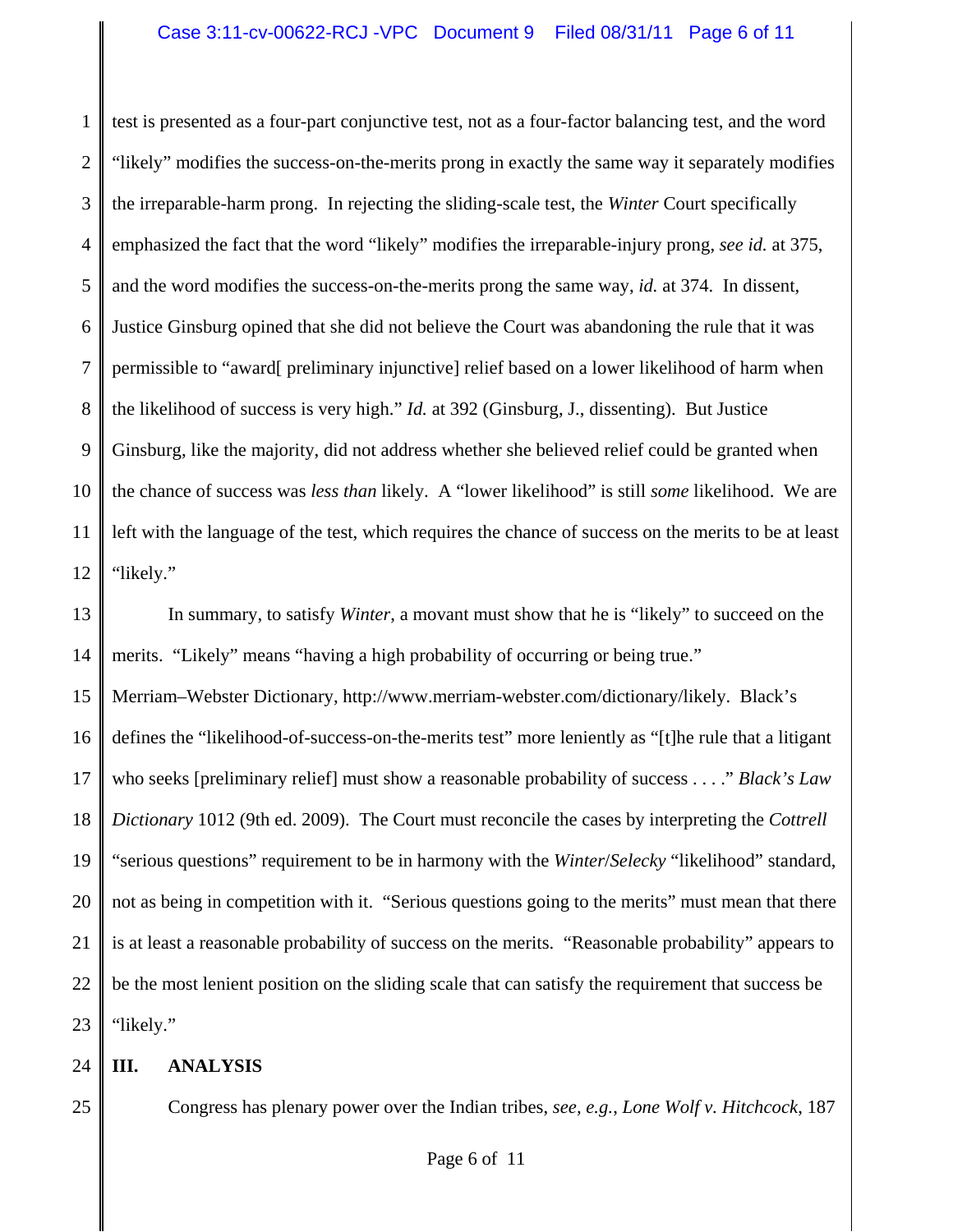1 2 3 4 5 6 7 8 9 10 11 12 13 14 15 U.S. 553, 565 (1903), which under American law exist as "domestic dependent nations," *Cherokee Nation v. Georgia*, 30 U.S. 1, 17 (1831). As a starting point in American history, Indian tribes existed as sovereign nations. *Id.* at 59–60. However, the tribes' sovereignty has been "necessarily diminished" via conquest by other sovereigns, such as England, France, Holland, Spain, and Portugal, all of whom recognized the principle that a conquered people retained the right to occupy the land, but that certain aspects of sovereignty became forfeit. *Johnson v. McIntosh*, 21 U.S. 543, 574–76 (1823). Congressionally recognized tribes retain all aspects of sovereignty they enjoyed as independent nations before they were conquered, with three exceptions: (1) they may not engage in foreign commerce or other foreign relations, *see Worcester v. Georgia*, 31 U.S. 515, 559 (1832); (2) they may not alienate fee simple title to tribal land without the permission of Congress, *see McIntosh*, 21 U.S. at 574; and (3) Congress may strip a tribe of any other aspect of sovereignty at its pleasure, *see Oliphant v. Suquamish Indian Tribe*, 435 U.S. 191, 208 (1978), *superseded on other grounds by* 25 U.S.C. § 1301(2), (4) (1990). In summary, any aspect of sovereignty consistent with a tribe's dependent status, and which has not been taken away by Congress, remains with the tribe.

16 17 18 19 20 21 22 Congress has delegated to the Commissioner of Indian Affairs (head of BIA), through the Secretary of the Interior (head of DOI), the task of recognizing Indian tribes, and it has authorized the President to promulgate applicable regulations through these agencies. *See* 25 U.S.C. §§ 2, 9; 25 C.F.R. § 83.2. The BIA last published its list of federally recognized tribes on October 1, 2010. *See* Indian Entities Recognized and Eligible to Receive Services from the United States Bureau of Indian Affairs, 75 Fed. Reg. 60,810 (Oct. 1, 2010). The "Winnemucca Indian Colony of Nevada" is listed therein. *See id.* at 60,813.

23

## **A. Standing**

24 25 As a preliminary matter, although the Complaint has been brought in the name of the Colony, because recognition of the colonial government is precisely what is in dispute, the Court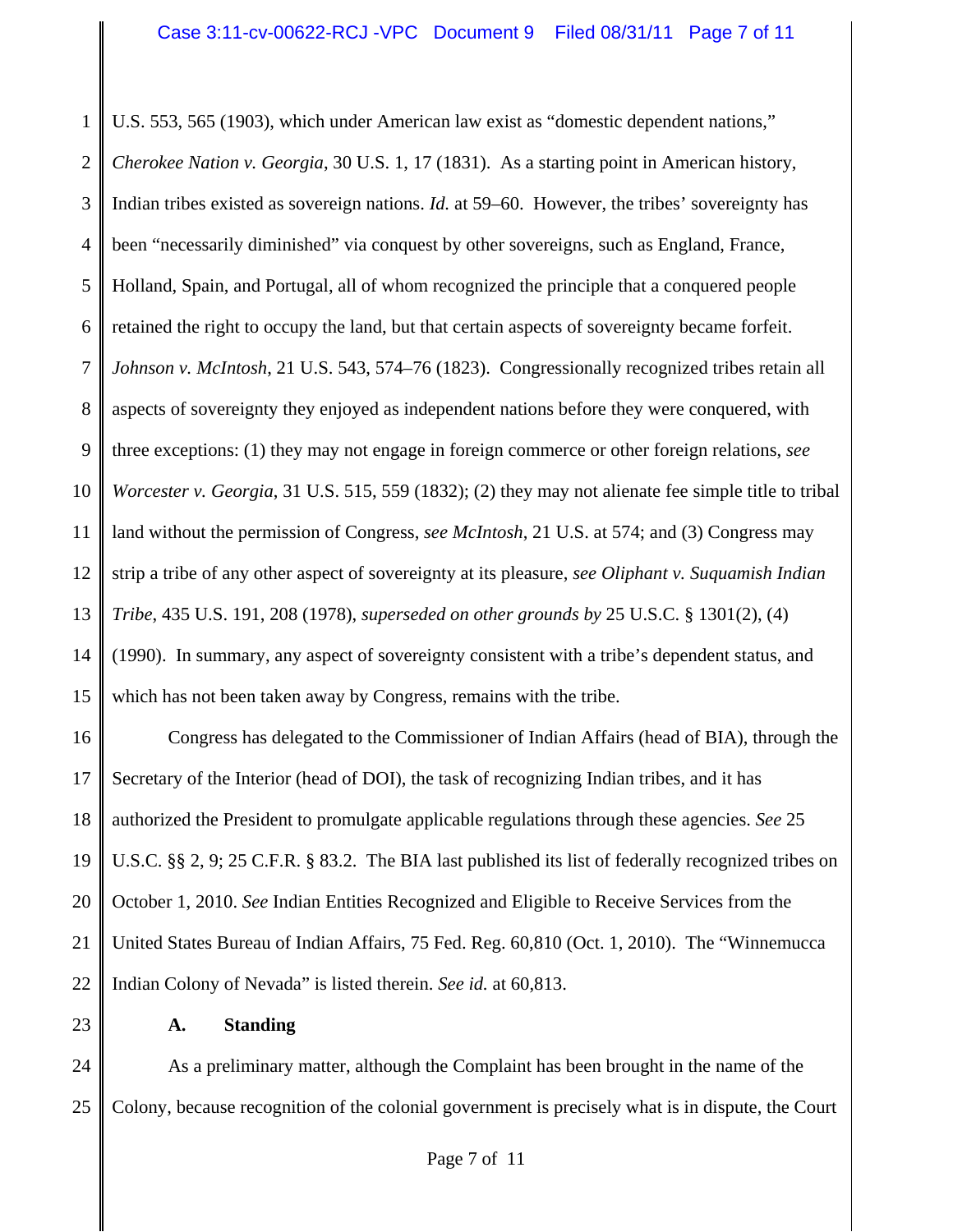1 2 3 4 5 6 7 8 9 will look only to the individual Plaintiff, Wasson, to determine standing. He purports to be the Chairman of the Colonial Council. Wasson therefore clearly has standing to bring the present Complaint insofar as he asks the Court to declare him to be the Chairman. Because that fact is itself in dispute, the Colony itself may not yet be a proper Plaintiff. The Court will therefore not enter any orders, preliminary or otherwise, concerning the claim about the BIA's activities on colonial land unless and until the BIA in fact recognizes Wasson as the Chairman, at least in the interim. Until the BIA recognizes Wasson (or some other person or persons) as the legitimate colonial representative(s), no party has standing to ask the Court to prescribe or proscribe BIA activities on colonial land.

10

### **B. Recognition of the Colonial Government**

11 12 13 14 15 16 17 18 19 20 21 22 23 24 25 Plaintiffs first argue that because the Colony is a federally recognized tribe, Defendants must recognize certain persons as constituting the legitimate colonial government. There is appellate case law on point from the Eighth Circuit. A district court has jurisdiction under 28 U.S.C. § 1331 and 5 U.S.C. § 706(2)(A) to grant declaratory and injunctive relief to Indians demanding that the BIA recognize a certain tribal government under the "arbitrary and capricious" standard of the Administrative Procedures Act ("APA"). *Goodface v. Grassrope*, 708 F.2d 335, 337–38 (8th Cir. 1983). Although purely intra-tribal cases (where litigants dispute the results of a tribal election between themselves) do not give rise to federal jurisdiction, where litigants sue a federal agency such as the BIA to demand recognition under a tribal constitution, a federal court has jurisdiction under the APA, so long as no statute precludes judicial review. *See id.* at 338 & n.4. "The final BIA action subject to judicial review is its decision to recognize [certain tribal officials or not]." *Id.* at 338. The *Goodface* court ruled that the BIA abused its discretion when it refused to make any attempt to sort out the disputed election, but rather chose to ignore both purported tribal councils indefinitely until the tribe sorted out the matter for itself. *See id.* at 339. The Court held that where tribal leadership is in dispute, the BIA abuses its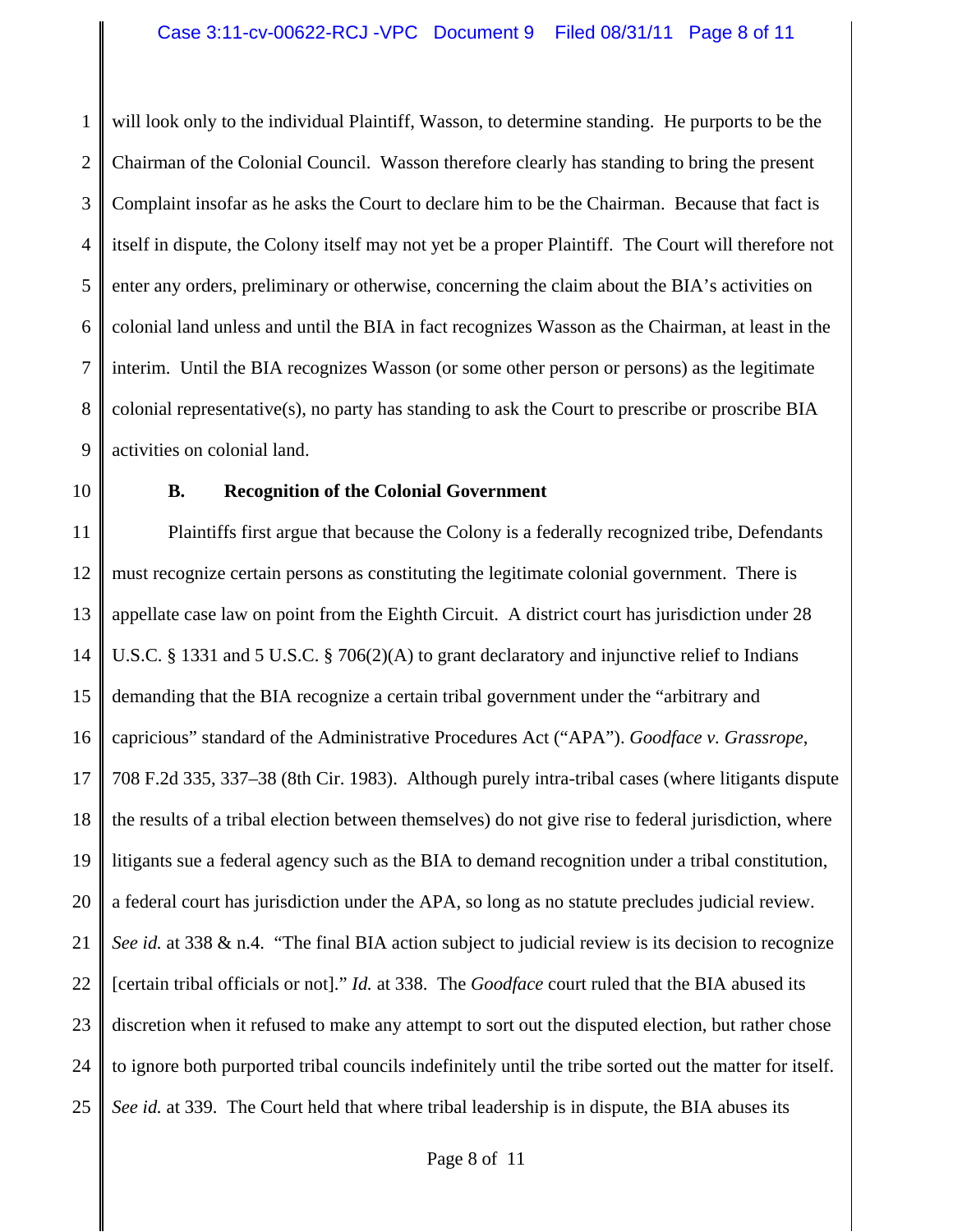1 2 3 4 5 6 7 8 9 10 11 12 13 14 15 16 discretion under the APA by failing to take sides until the tribe sorts out the dispute internally. *See id.* ("We commend the BIA for its reluctance to intervene in the election dispute, but it was an abuse of discretion for the BIA to refuse to recognize one council or the other until such time as Indian contestants could resolve the dispute themselves."); *accord Attorney's Process & Investigative Servs., Inc. v. Sac & Fox Tribe of Miss. in Iowa*, 609 F.3d 927, 943 (8th Cir. 2010) (citing *id.*). Still, a district court should not address the merits of a tribal election dispute, so long as there is a functional tribal court that can sort out the dispute internally. *See Goodface*, 708 F.2d at 339 ("Although it was necessary to remedy the situation by ordering the BIA to recognize one governing body, the district court overstepped the boundaries of its jurisdiction in interpreting the tribal constitution and bylaws and addressing the merits of the election dispute."); *accord Sac & Fox Tribe*, 609 F.3d at 943 (citing *id.*). Where there is no functional tribal court, and the dispute is in danger of never being sorted out internally within the tribe, the BIA, and then a federal district court, may have to address the merits of the dispute in order to afford relief. *See Wheeler v. BIA*, 811 F.2d 549, 553 (10th Cir. 1987) (citing *Goodface*, 708 F.2d at 339; *Milam v. U.S. Dep't of Interior*, 10 Indian L. Rep. 3013, No. 82-3099 (D.D.C. Dec. 23, 1982)).

17 18 19 20 21 22 23 Here, the Court will issue a temporary restraining order requiring the BIA within a reasonable period of time to grant interim recognition to some person(s) or body of persons as the Colony's sovereign representative having authority to treat with the United States and manage federal benefits on behalf of the Colony and its members. The Court will then consider issuing a preliminary injunction until such time as the highest court of the Colony can sort out the dispute, at which point the BIA will presumably recognize whichever parties the tribal court system declares to be the tribal leaders.

24 25 In this case, it appears that functional tribal courts have in fact determined a previous dispute to exhaustion, i.e., the litigation resulting in final adjudication by the Minnesota Panel,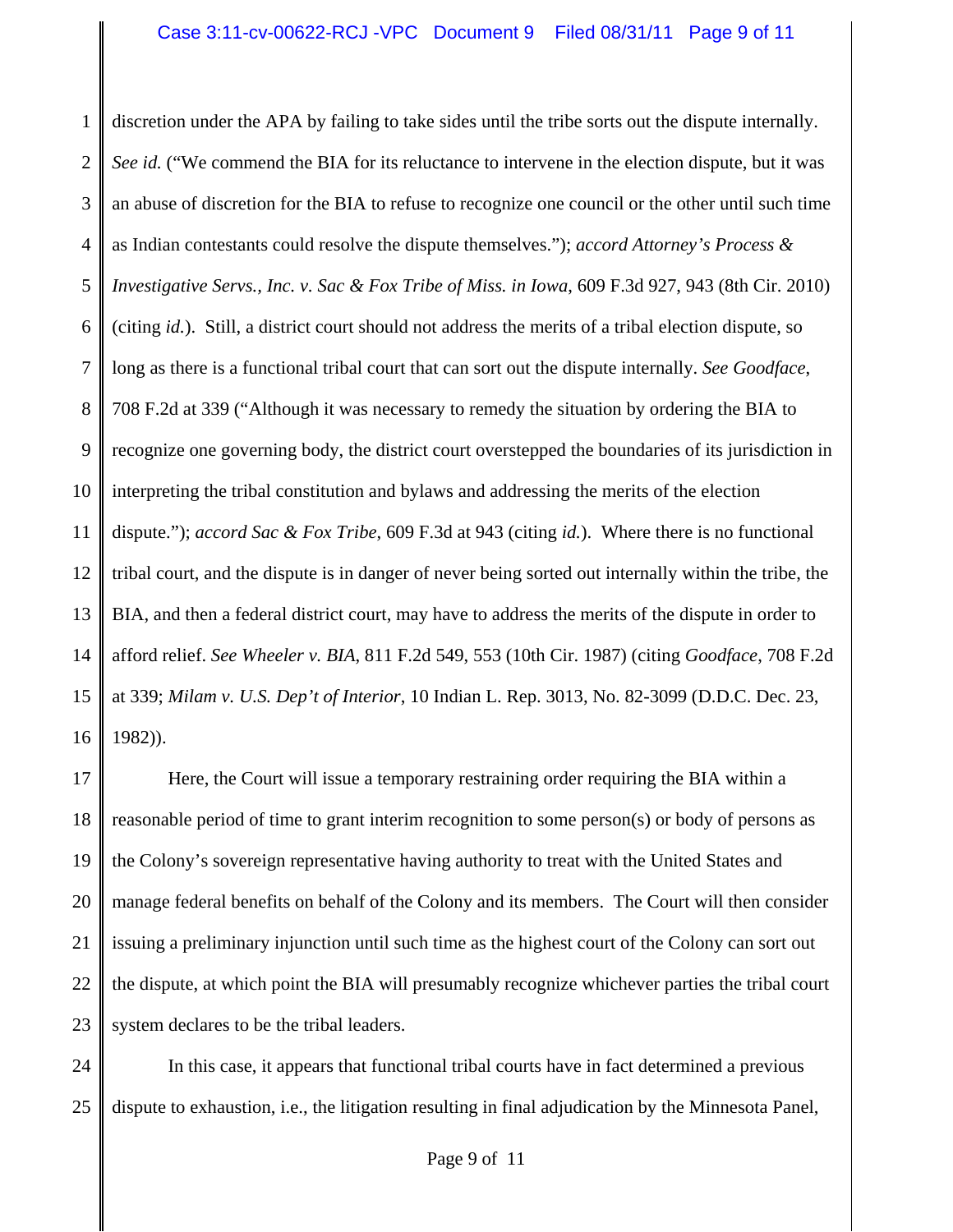1 2 3 4 5 6 7 8 9 10 11 12 13 14 15 16 17 18 and the federal courts have honored that determination. The previous dispute is therefore precluded from relitigation, and the BIA had no choice but to recognize those tribal leaders in whose favor the Minnesota Panel ruled. But the fact that the decision of the Minnesota Panel is precluded from relitigation does not necessarily mean that there in no dispute before the Court today. The Minnesota Panel ruled in 2002 that the Council consisted of Thomas Wasson, William Bills, Sharon Wasson, Elverine Castro, and Thomas Magiera (until his death), and it ordered that the Council appoint a fifth member within thirty days and hold new elections within six months of October 2002. *See Wasson v. Bills* at 19, ECF No. 7-2. Plaintiffs ask the Court to rule that today the Council consists of Thomas Wasson, Judy Rojo, Katehrine Halsbruck, Misty Morning Dawn Rojo and Eric Magiera. This conclusion does not necessarily flow from the Minnesota Panel's ruling. The disparity between the ruling of the Minnesota Panel and the declaration Plaintiffs seek is almost certainly accounted for by intervening elections and other occurrences. That is, the present controversy appears to arise at least in part out of intervening, post-2002 disputes the tribal courts have never addressed. The Court will therefore issue a temporary restraining order requiring the BIA within a reasonable period of time to grant interim recognition to some persons or body of persons as the Colony's government until such time as the highest court of the Colony can sort out the dispute, at which point the BIA will presumably finally recognize whichever parties the tribal court system declares to be the tribal leaders.

19

### **C. Encroachment onto Colony Land**

20 21 22 23 24 25 Plaintiffs also argue that BIA agents may not encroach on Colony land. Specifically, they complain that certain BIA agents ejected contractors from the Colony's smoke shop who were renovating the structure on behalf of the Colony, and that the BIA has failed to eject other persons from the land that the Colony wishes to have ejected. The Court will issue no order on this claim until the BIA has determined to which person(s) it will grant interim recognition. Only at that time can the will of the Colony be reckoned.